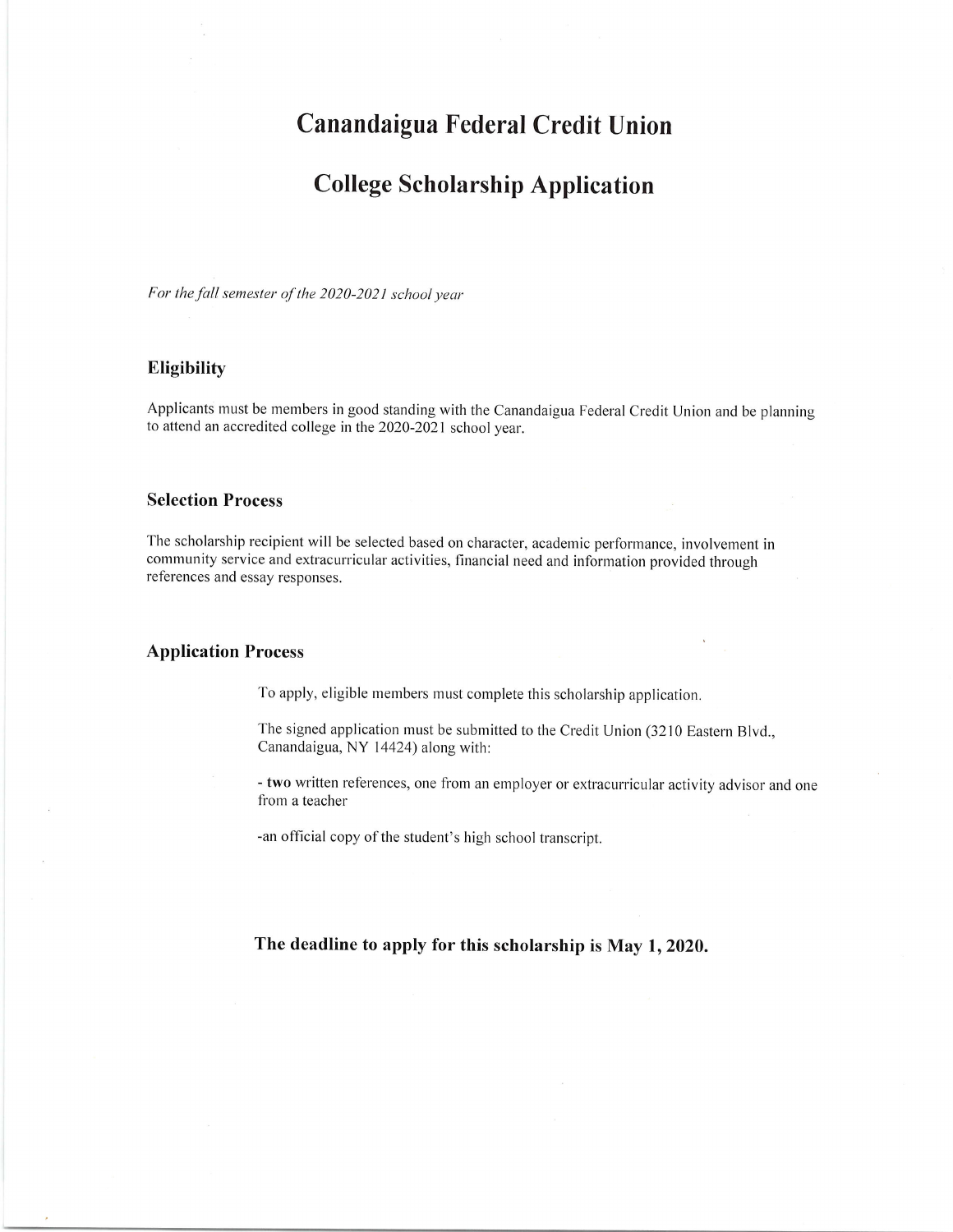# <sup>S</sup>cholarship Application

## Applicant Information

| Name: 2008. 2008. 2010. 2010. 2012. 2013. 2014. 2014. 2015. 2016. 2017. 2018. 2019. 2014. 2016. 2016. 2017. 20 | Account Number          |
|----------------------------------------------------------------------------------------------------------------|-------------------------|
|                                                                                                                |                         |
|                                                                                                                | Social Security Number: |
|                                                                                                                | Graduation date:        |
| Name of institution you are planning to attend:                                                                |                         |
|                                                                                                                |                         |
|                                                                                                                |                         |
|                                                                                                                |                         |

## Extracurricular and Community Activities

Please list any extracurricular activities that you have participated in during the past four years, including clubs, music, sports, social, religious, or community organizations, applicable paid or volunteer work, etc.

| Activity | Leadership Role | Special Awards/Recognition<br>Years Participated |
|----------|-----------------|--------------------------------------------------|
| $\sim$   |                 | 9 10 11 12                                       |
|          |                 | 9 10 11<br>12                                    |
|          |                 | 9 10 11 12<br>$\geq$                             |
|          |                 | 9 10 11 12                                       |
|          |                 | 9 10 11 12                                       |
|          |                 | 9 10 11<br>12                                    |
|          |                 | 9<br>10<br>12<br>11                              |

Are you aware of any other scholarships you will be receiving? If so, please list them.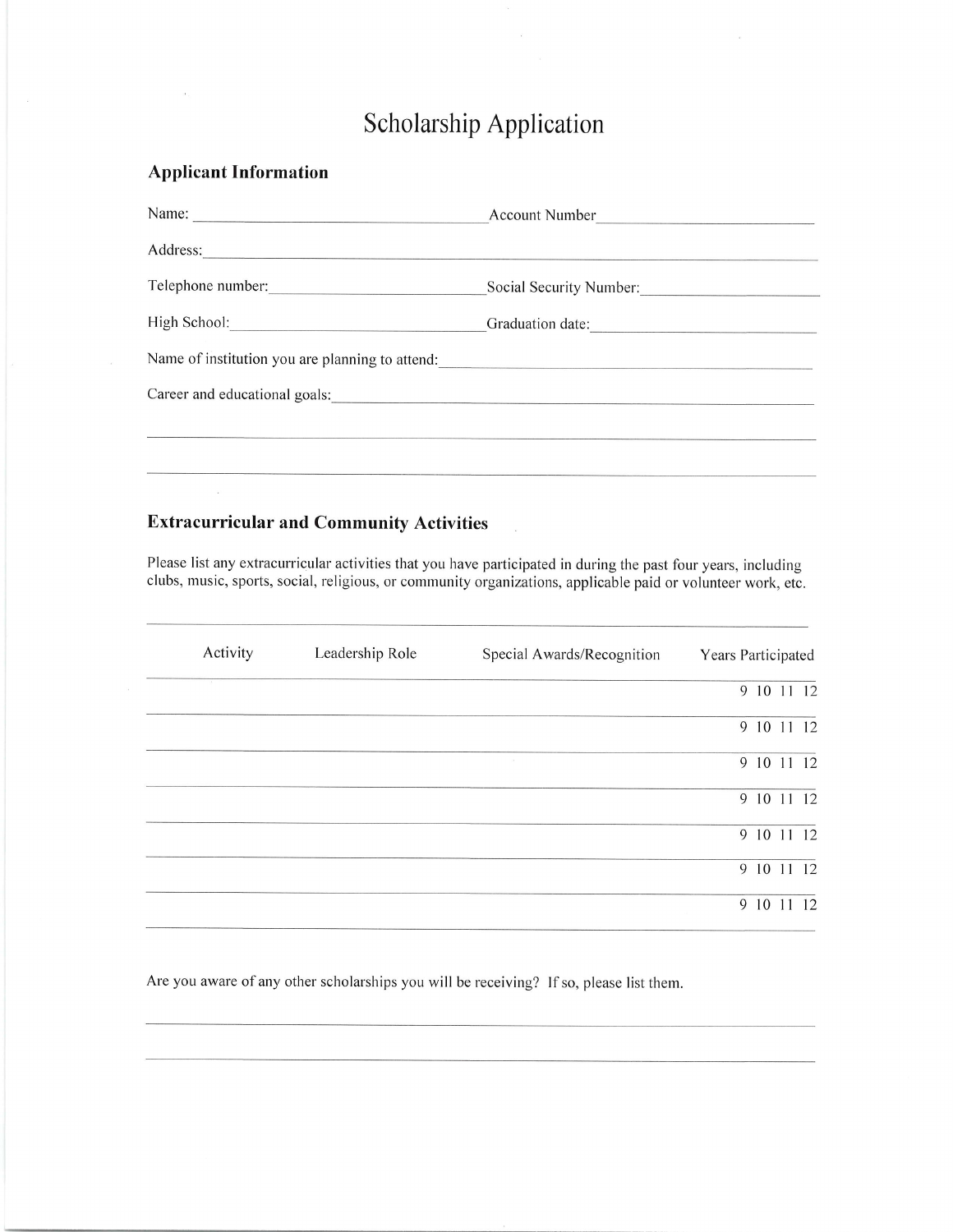## **Essay Questions**

What do you feel has been your greatest accomplishment and why? (You may focus on an accomplishment in your personal or academic life.)

How do you feel your college education will help you achieve your long-term goals and objectives?

#### **Certification and Release Authorization**

I certify this information is true, complete and accurate. I also authorize release of information to confirm and/or verify this application.

Student's signature:

Parent's signature

Thank you for participating in our 2020 Canandaigua Federal Credit Union **Scholarship Program** 

 $\tilde{\phantom{a}}$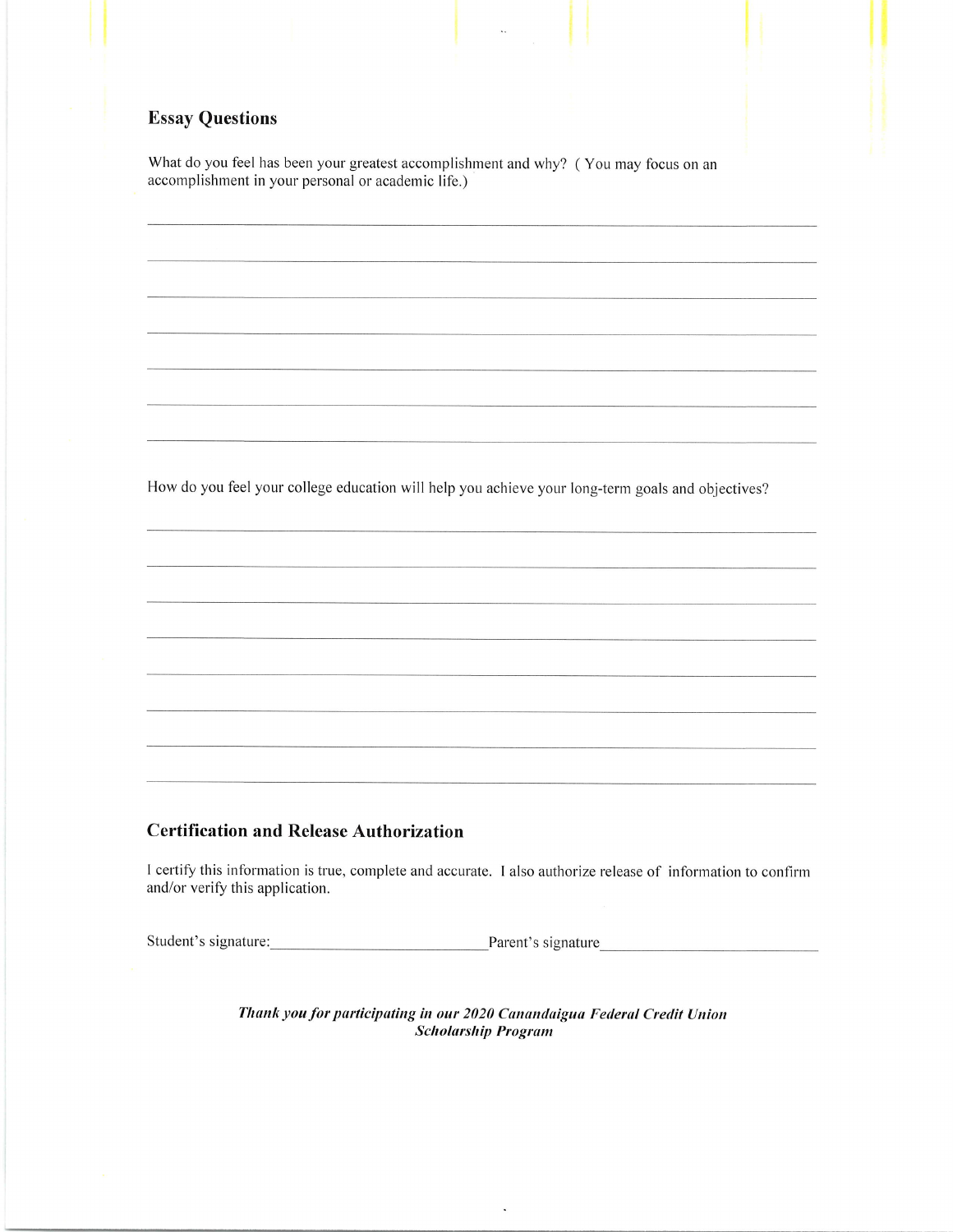Canandaigua Federal Credit Union

College Scholarship Application

#### Recommendation Form

Student's name: Date:

Please return all completed recommendations to the scholarship applicant in a sealed envelope, prior to the May 1, 2020 application deadline.

 $\ddot{\phantom{a}}$